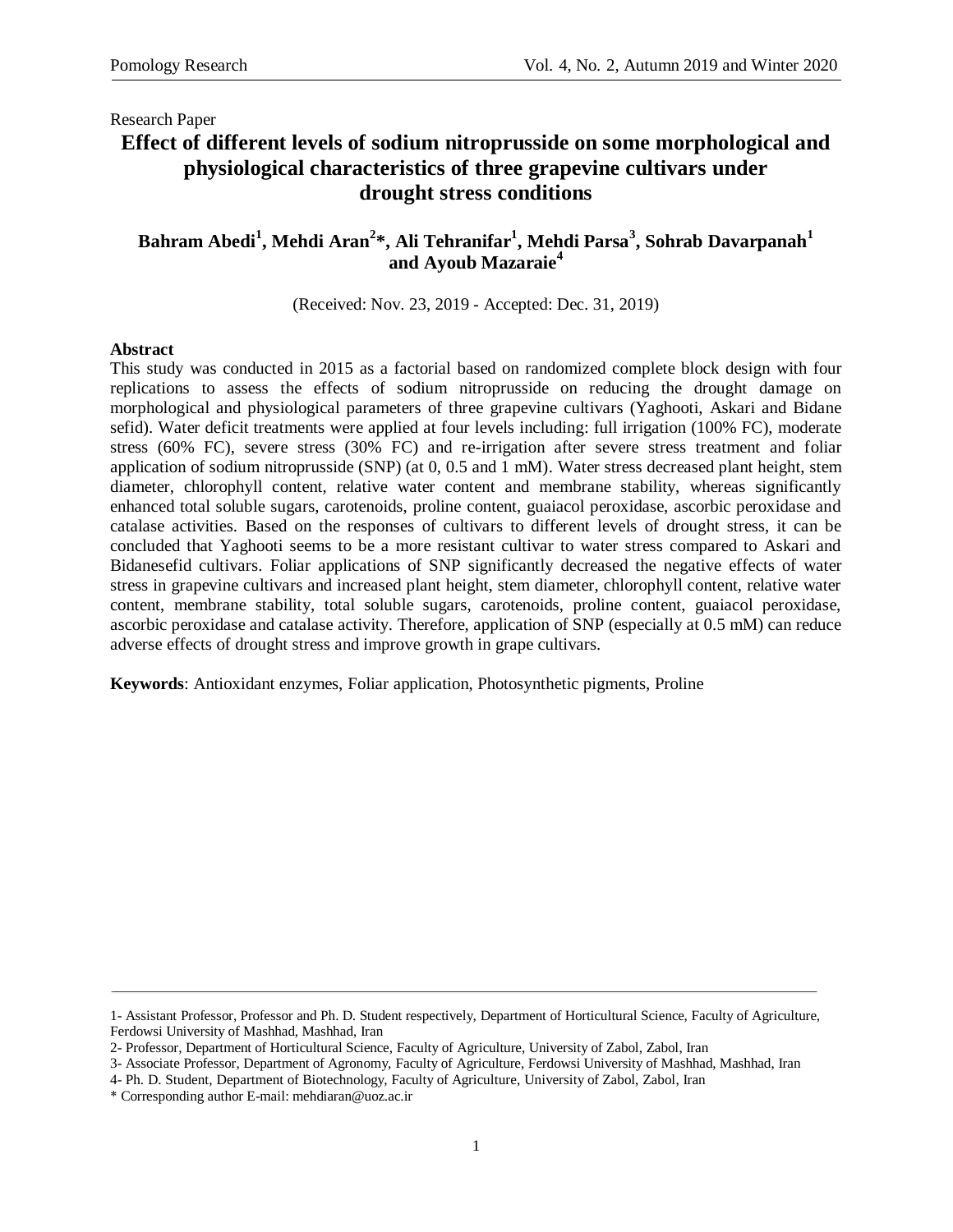# **Effect of postharvest treatment with gamma-aminobutyric acid and salicylic acid on some biochemical characteristics of 'Shablon' plum**

## **Behrouz Hemmatjou<sup>1</sup> \*, Mohammadreza Asghari<sup>2</sup> and Hamid Hassanpour<sup>3</sup>**

)Received: Jul. 14, 2019 - Accepted: Nov. 21, 2019)

### **Abstract**

Plums are highly perishable and deteriorate quickly during storage and shelf life. On the other hand the use of chemicals in postharvest technology of horticultural products is highly limited and it is necessary to introduce natural and safe methods to maintain the safety of food products. In this experiment, the effect of postharvest treatment with gamma aminobutyric acid (GABA) (at 0, 10 and 20 mM) and salicylic acid (at 0, 1 and 2 mM) during 16 and 34 days of storage at  $1 \pm 0.5^{\circ}$ C with 85 to 95% RH on some biochemical indices of plum fruit was studied. The study was carried out as a factorial completely randomized design with four replications. Biochemical indices including catalase enzyme activity, phenylalanine ammonialyase (PAL) enzymes activity, total phenolics and total flavonoid content were measured after 16 and 34 days of cold storage plus 24 H at 25°C. Combination of GABA and salicylic acid significantly maintained fruit total phenolic and total flavonoid contents and enhanced PAL enzyme activity, and treatment with salicylic acid at 2 mM increased catalase enzyme activity in comparison to the control and other treatments. Overall, results revealed that the use of GABA and salicylic acid treatments can maintain the quality of "Shablon" plum fruit during cold storage.

**Keywords**: Antioxidant capacity, Catalase enzyme, PAL enzyme, Total flavonoid

<sup>1-</sup> Former M. Sc. Student, Department of Horticultural Science, Faculty of Agriculture, Urmia University, Urmia, Iran

<sup>2-</sup> Professor, Department of Horticultural Science, Faculty of Agriculture, Urmia University, Urmia, Iran

<sup>3-</sup> Associate Professor, Department of Horticultural Science, Faculty of Agriculture, Urmia University, Urmia, Iran

<sup>\*</sup> Corresponding author E-mail: [hemmatjo.b71@gmail.com](mailto:hemmatjo.b71@gmail.com)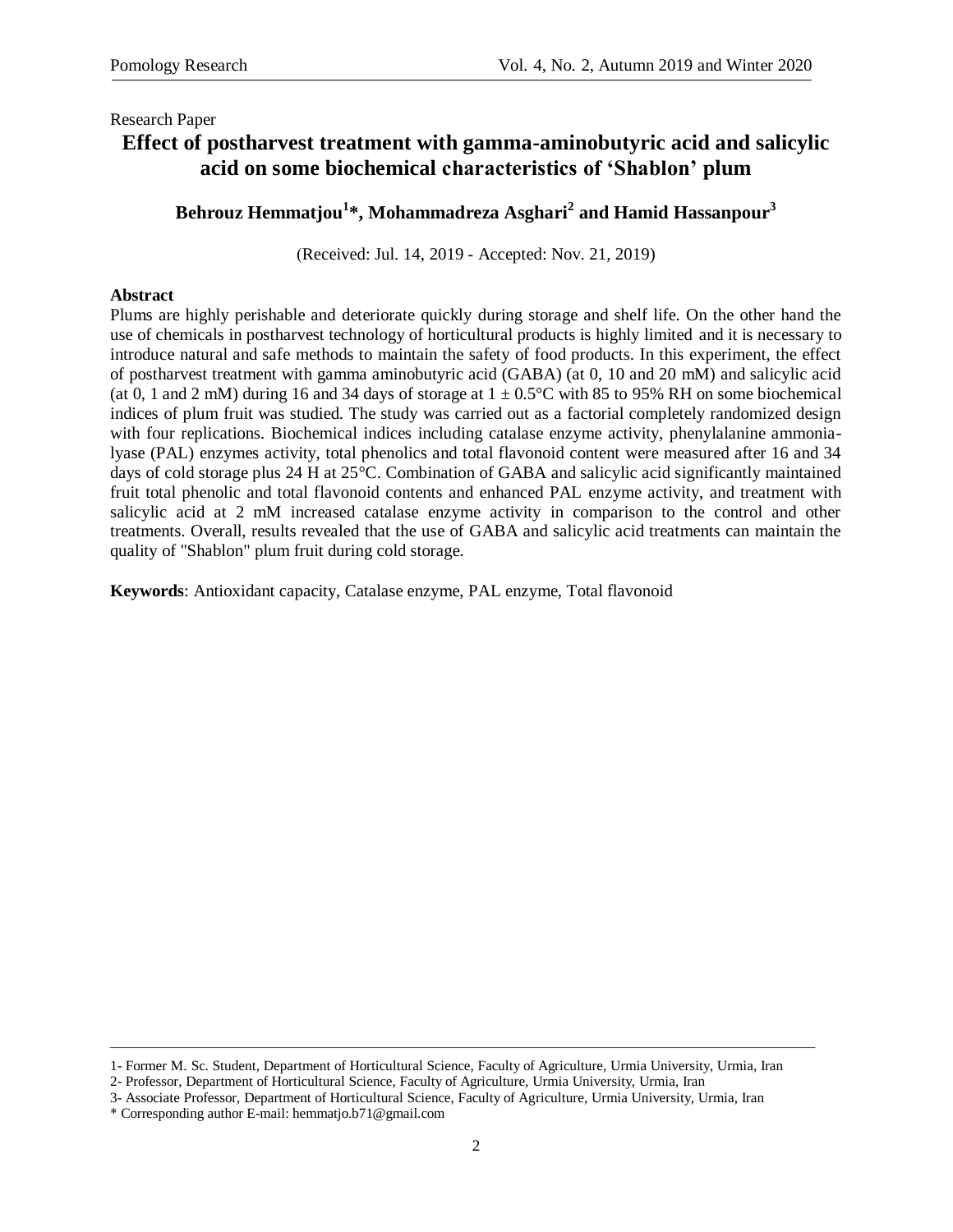### Research Paper **Evaluation of some morphological, biochemical and antioxidant properties of some mandarin cultivars**

## **Azam Seyedi<sup>1</sup> \* and Sedigheh Afsharipour<sup>2</sup>**

(Received: Aug. 30, 2019 - Accepted: Jan. 18, 2020)

### **Abstrac**

In the present study, the biochemical and morphological differences of fruit in eight cultivars of mandarin (Orlando Tangelo, Wakiva, Dansi, Honey, Kara, Wilking, Farichid, and Ferement) were investigated. Also, antioxidant capacity and chlorophyll and carotenoid pigments of the juice were evaluated in six cultivars (Orlando Tangelo, Wakiva, Dansi, Honey, Kara and Wilking). The experiment was conducted in a completely randomized block design with three replications. The results showed that the different cultivars had significantly different characteristics. Wakiva cultivar had the highest content of vitamin C, antioxidant capacity, flavor index, pH, and skin thickness and lowest titrable acidity among other cultivars. The highest total soluble solids content belonged to Wheeling cultivar, which wasn't significantly different with Wakiva cultivar. Kara cultivar had the highest weight, diameter, length, and volume, while Ferement cultivar had the best shape index among other cultivars. In addition, Wakiva cultivar had the best nutritional quality due to higher vitamin C (117.04 mg ascorbic acid per 100 ml juice), antioxidant capacity (45.62%) and flavor index, and was the best for transportation and handling due to peel thickness. Vitamin C content in Wakiva was 82.46% more than Hani cultivar. Kara and Ferment cultivars, having larger and wider fruits, respectively, had better overall quality and were more marketable than other cultivars. Although Hani cultivar due to smallest fruits and lowest vitamin C had a lower marketability and edible quality, but due to having the highest carotenoid pigments, it had higher juice quality and may be recommended for processing in the juice industry.

**Keywords**: Carotenoid, Flavor index, Skin thickness, Total soluble solids, Vitamin C

<sup>1-</sup> Assistant Professor, Department of Horticultural Science, Faculty of Agriculture, University of Jiroft, Jiroft, Iran

<sup>2-</sup> B.Sc. Graduate, Department of Horticultural Science, Faculty of Agriculture, University of Jiroft, Jiroft, Iran

<sup>\*</sup> Corresponding author E-mail: a.seiedi@ujiroft.ac.ir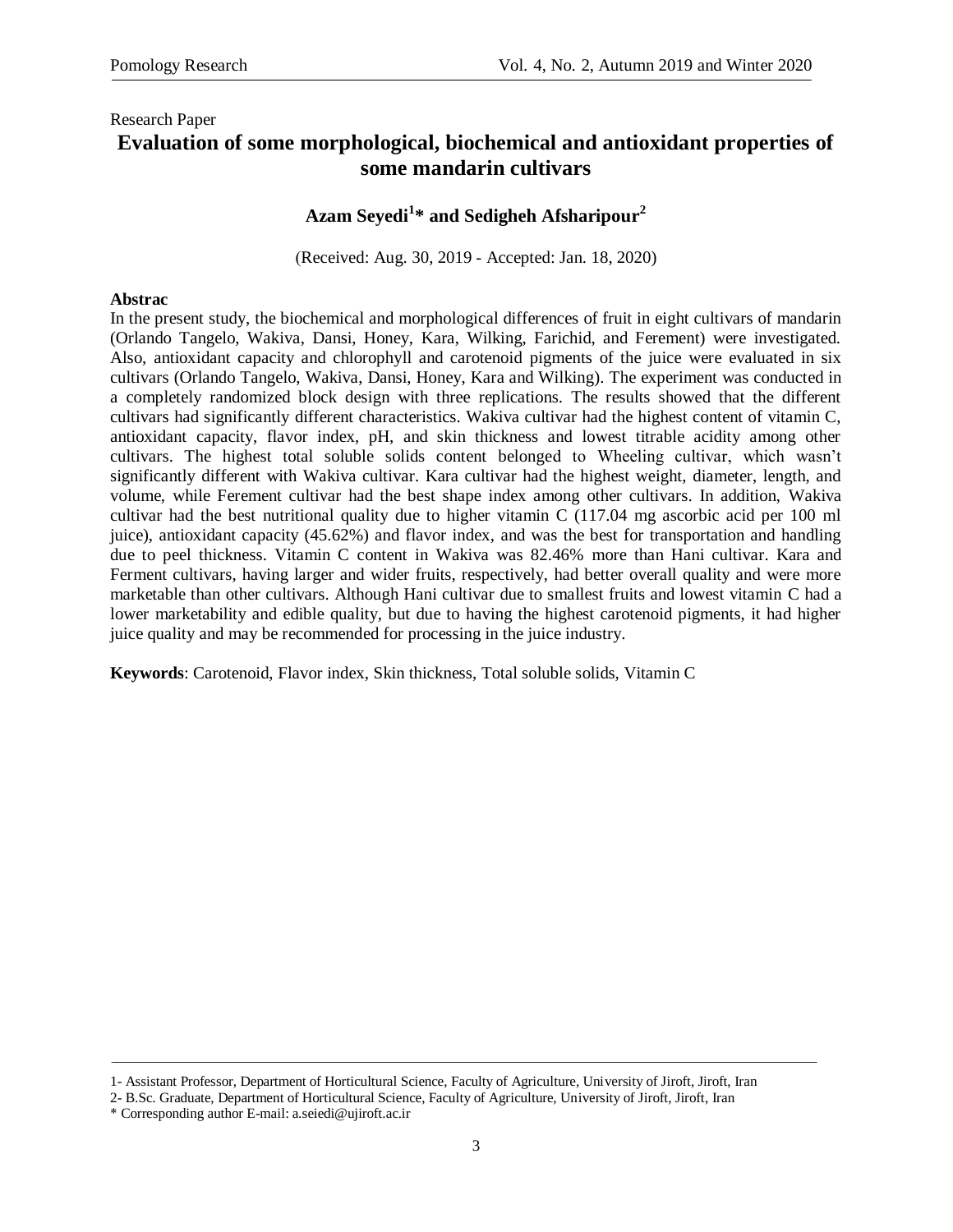# **Effect of climate change on the phenology of 'Bidaneh Sefid' table grape variety in West Azerbaijan province**

## **Somayeh Hejabi<sup>1</sup> \*, Hamed Abasalinezhad Sheramin<sup>2</sup> and Hamed Doulati Baneh<sup>3</sup>**

(Received: Jul. 21, 2019 - Accepted: Nov. 2, 2019)

### **Abstract**

Increasing temperature in recent years has led to changes in plants development cycle and the projections of Intergovernmental Panel on Climate Change (IPCC) implies significant increase of temperature by century 21. Table grape, as one of the most important crops in the world, is a greatly sensitive crop to temperature changes. Thus, assessing the response of grape phenology to temperature changes provides a suitable field for evaluating the varieties and adopting better decisions toward adaptation strategies for climate change. In this study, the phonological responses of the 'Bidaneh Sefid' grape variety to temperature increase under RCP8.5 scenario was assessed in West Azerbaijan province. The comparison of the phenological phases occurrence during two future periods of 2021-2050 and 2071-2100 with historical period of 1976-2005 reveals the decrease in the phonological intervals. Moreover, the growing season length in short and long term future will decrease about 10 and 40 days in comparison with the historical period. According to the differences of grape varieties in response to the temperature changes and also different affectability of diverse microclimates from global warming, assessing the simultaneous contribution of grape varieties and microclimates is recommended for the future studies in this province.

**Keywords:** Growing season, RCP8.5 scenario, Temperature increase

<sup>1-</sup> Assistant Professor, Department of Water Engineering, Faculty of Agriculture, Urmia University, Urmia, Iran

<sup>2-</sup> Meteorology Expert of Agricultural Meteorology Research Agency, Meteorological Administration of West Azerbaijan Province, Iran

<sup>3-</sup> Associate Professor, Horticulture Crops Research Department, Research and Education Center of Kurdistan, Agricultural and Natural Resources Research Center, AREEO, Sanandaj, Iran

<sup>\*</sup> Corresponding author E-mail: s.hejabi@urmia.ac.ir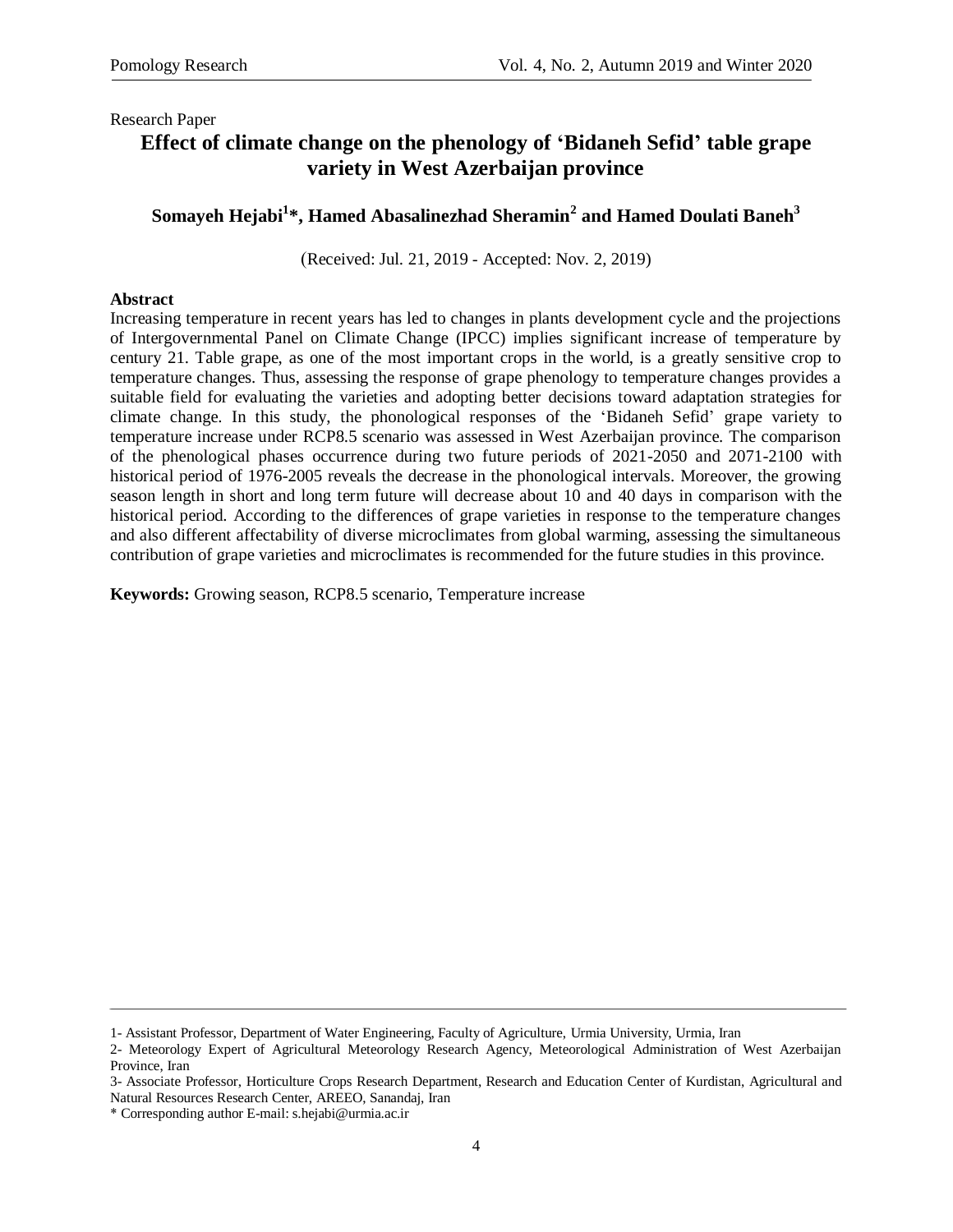# **Evaluation of drought tolerance of some selected Mahaleb genotypes in greenhouse conditions**

### **Allahverdy Rashidi<sup>1</sup> , Ebrahim Ganji Moghadam<sup>2</sup> \*, Maryam Tatari<sup>3</sup> and Mahbube Zamanipour<sup>4</sup>**

)Received: Jul. 11, 2019 - Accepted: Oct. 20, 2019)

### **Abstract**

Mahaleb is used as a rootstock for sweet cherries and sour cherries. In order to investigate the tolerance of different genotypes of Mahaleb to drought stress, a factorial experiment was conducted in a completely randomized design with three replications in the greenhouse of the Horticultural Research Center of Khorasan Razavi Agricultural and Natural Resources Research Center. The experimental factors consisted of 10 genotypes and 4 drought stress levels (25, 50, 75 and 100% of field capacity). Result showed that all Mahaleb genotypes were affected by drought, but their response to stress were different. With increasing drought stress, proline and soluble carbohydrates increased and its content varied in different genotypes, so that DM-135, DM-164 and DM-69 genotypes produced the highest amount of proline and soluble carbohydrates under stress conditions. With increasing drought stress, survival rate, height and number of leaves decreased and this decrease was related to genotype type. In general, DM-69, DM-164 and DM-135 genotypes were identified as the most resistant genotypes, due to the existence of drought tolerance mechanisms and DM-277 was the most sensitive genotype.

**Key words:** Drought stress, Proline, Soluble carbohydrates, Survival percentage

<sup>1-</sup> M.Sc. Student of Horticulture Science, Shirvan branch, Islamic Azad University, Shirvan, Iran

<sup>2-</sup> Associate Professor, Crop and Horticultural Science Research Department, Khorasan Razavi Agricultural and Natural Resources Research and Education Center, AREEO, Mashhad, Iran

<sup>3-</sup> Assistant professor, Department of Agriculture, Shirvan branch, Islamic Azad University, Shirvan, Iran

<sup>4-</sup> Assistant Professor, Department of Agriculture, Engineering and Technical Faculty, Velayat University, Iranshahr, Iran

<sup>\*</sup> Corresponding author E-mail: [eganji@hotmail.com](mailto:eganji@hotmail.com)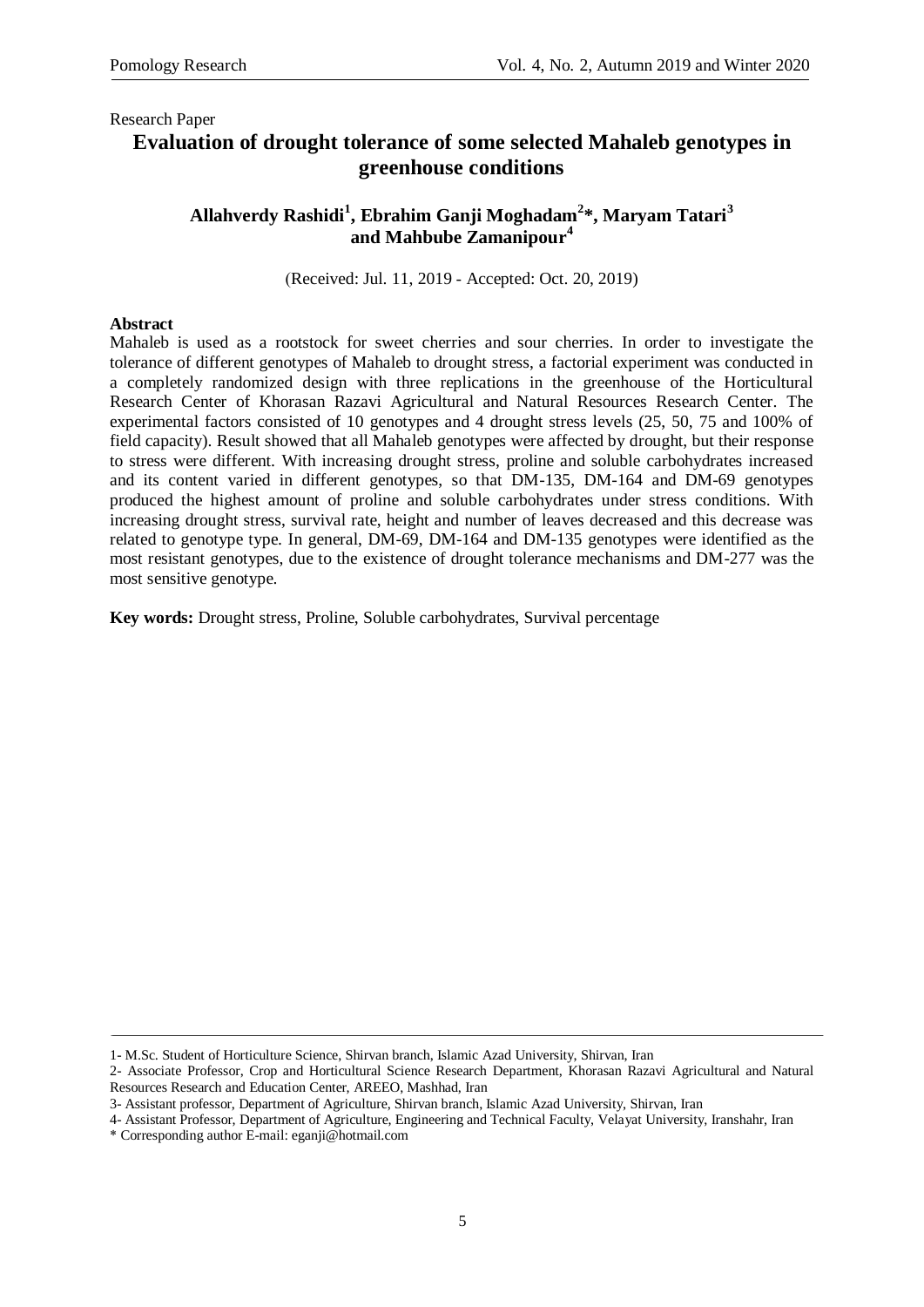# **Effects of alternate bearing on some quantitative and qualitative parameters of olive fruit and oil**

### **Hajar Rezaei Kallaj<sup>1</sup> , Asghar Ebrahimzadeh<sup>2</sup> , Ali Soleimani<sup>3</sup> and Lemia Vojodi Mehrbani<sup>4</sup>**

)Received: Jun. 3, 2019 - Accepted: Jul. 25, 2019)

#### **Abstract**

Alternate bearing is one of the most important physiological phenomenon that in addition to uneven production during different years, reduces the yield and quality of the olive. In this study, the effect of alternate bearing on some fruit and oil parametrs was investigated. According to the results of this study, some of the olive fruit parameters including mean weight and meane fresh and dry weight of fruit, fruit length and diameter and fruit volume and quality parameters such as phenolics, anthocyanin, carotenoids and flavonoids contents are affected by alternate bearing. Considering the fact that olive is a dual purpose product, the qualitative parameters (free fatty acid (FFA), peroxide and spectrophotometric indices) of olive oil was also studied. The results showed that free fatty acid content was affected by alternate bearing and was higher in off tresss, but peroxide was not affected by alternate bearing.

**Keywords:** Alternative bearing, Anthocyanin, Free fatty acid, Fruit quality, Olive oil

<sup>1-</sup> Former M.Sc. Student, Department of Horticultural Sciences, University of Maragheh, Maragheh, Iran

<sup>2-</sup> Assistant Professor, Department of Horticultural Sciences, University of Maragheh, Maragheh, Iran

<sup>3-</sup> Associate Professor, Department of Horticultural Sciences, Zanjan University, Zanjan, Iran

<sup>4-</sup> Assistant Professor, Department of Agronomy and Medicinal plants, Azarbajian Shahid Madani University, Tabriz, Iran

Corresponding author Email: acebrahimzadeh@gmail.com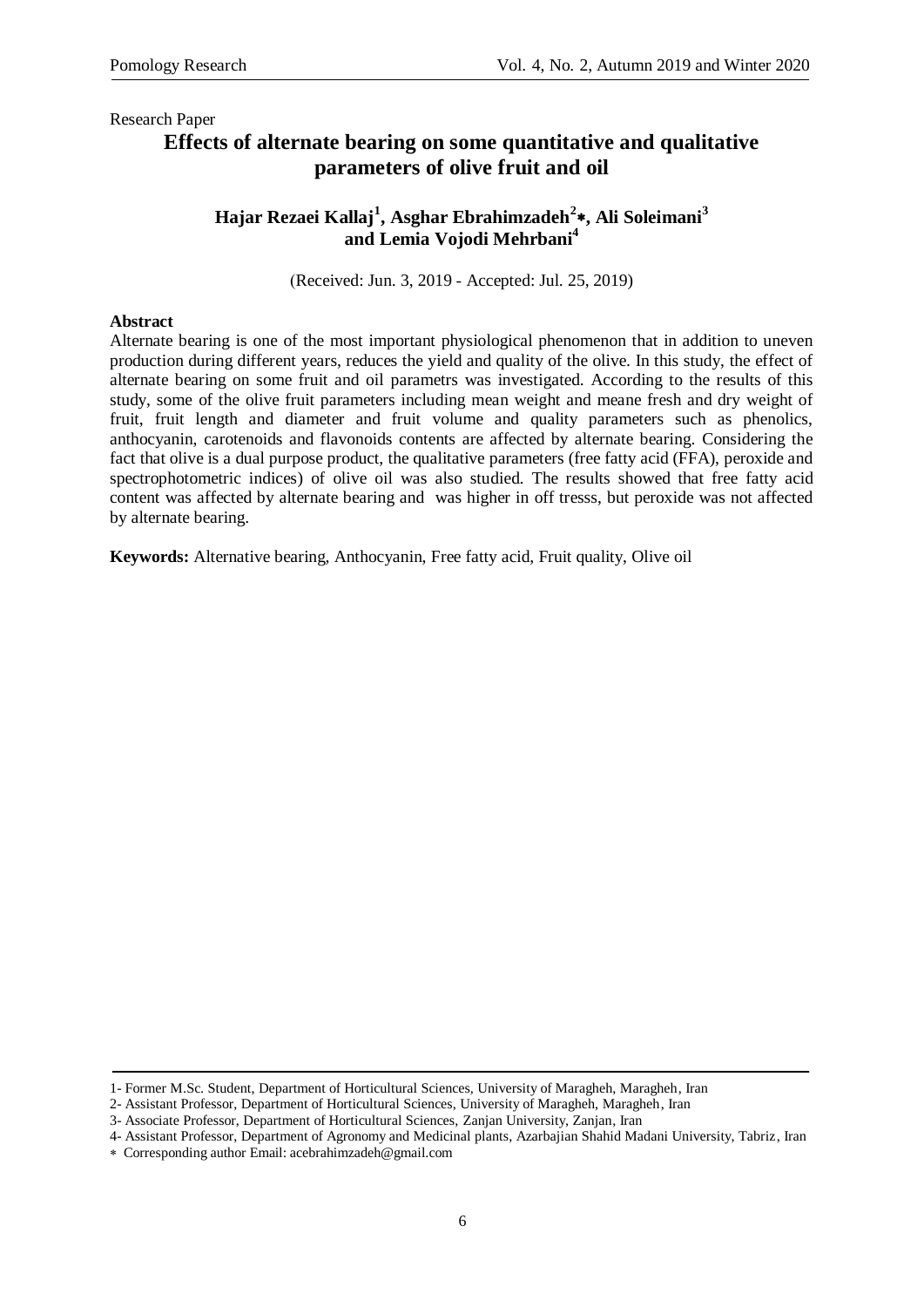# **Effect of Guar gum and** *Aloe vera* **edible coatings on postharvest life of mango fruit (***Mangifera indica***)**

## **Fariba Ebrahimi<sup>1</sup> , Somayeh Rastegar<sup>2</sup> \* and Heidar Meftahizade<sup>3</sup>**

)Received: Jun. 26, 2019 - Accepted: Oct. 15, 2019)

### **Abstract**

Mango (*Mangifera indica*) as the most important tropical fruits, has a high nutritional and economic value. As a climacteric fruit, the rate of its ripening process is high and the fruit has a short shelf life. This research was conducted to study the quality and nutritional properties of mangoes during storage at 12 °C in response to Guar gum and *Aloe vera* treatments. The treatments used in this study included 1% Guar gum, *A*. *vera* gel at 20%, and the combination of these two treatments. After 4 weeks of storage, various quantitative and qualitative characteristics of the fruits were evaluated. The lowest TSS and the highest flavor index were found in 20% *A*. *vera*. The highest level of firmness was observed in the fruits treated with *A*. *vera* and the highest amount of ascorbic acid and flavonoids were found in combination of Guar gum and *A*. *vera* treatments. Fruit coated with *Aloe vera* gel showed lower weight loss than the control fruit. Fruits treated with different coatings and control did not show significant differences in antioxidant activity and total phenol content. Fruit coated with *A*. *vera* gel fruits had more green peel than the control and other treatments. Based on the results, the use of these edible coatings can have an effective role in maintaining the nutritional value of mango fruit during storage.

**Keywords:** Coating, Mango, Organic, Postharvest, Tropical

<sup>1-</sup> Former M.Sc. Student, Department of Horticultural Science, College of Agriculture Hormozgan University, Hormozgan, Iran

<sup>2-</sup> Associate Professor, Department of Horticultural Science, College of Agriculture Hormozgan University, Hormozgan, Iran

<sup>3-</sup> Assistant Professor, Department of Horticultural Science, College of Agriculture Ardakan University, Ardakan, Iran

<sup>\*</sup> Corresponding author E-mail: srastegar2008@gmail.com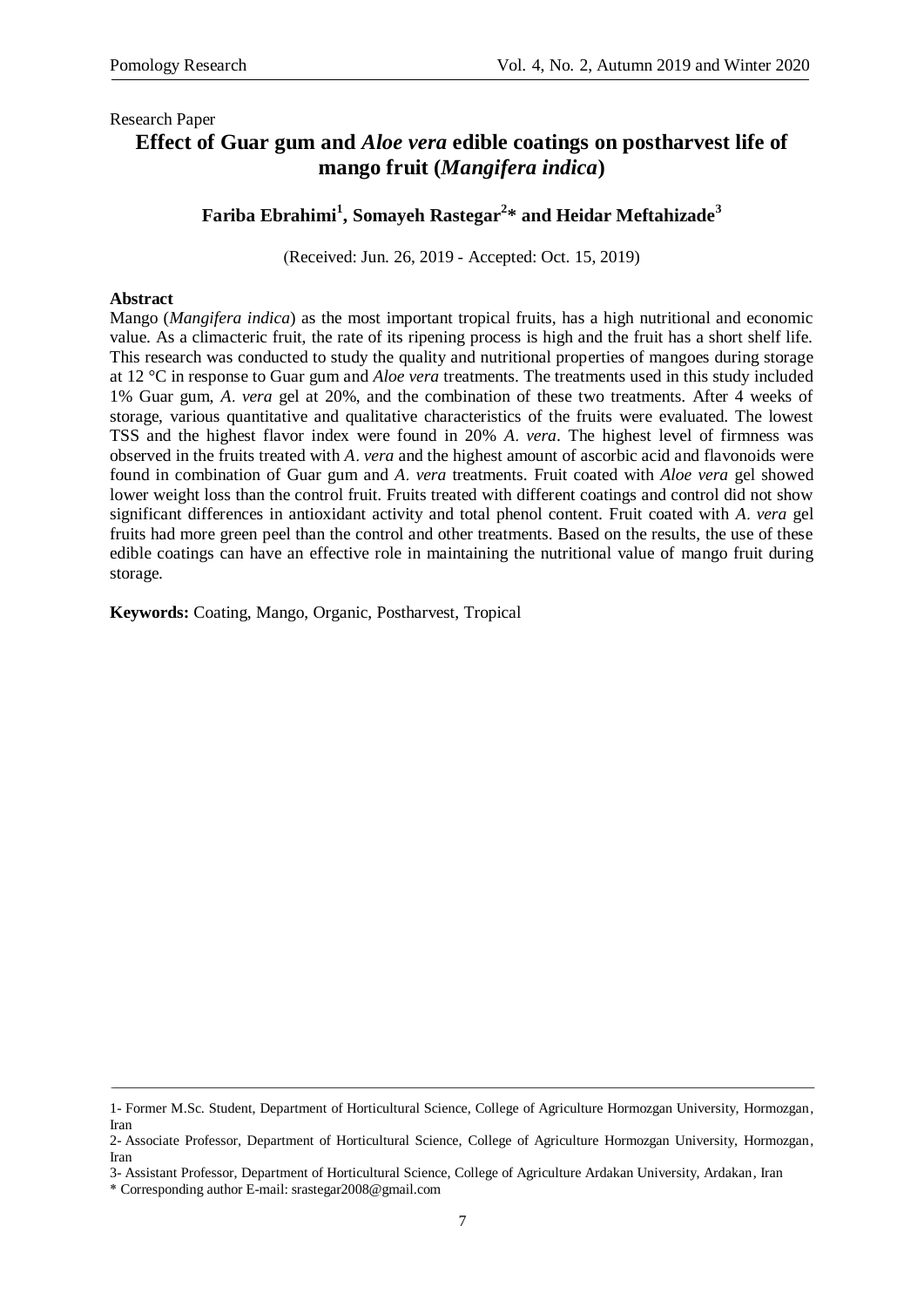## **Improvement of some quality parameters of 'Golden Drop' plum fruit by no-silica particles and calcium chloride foliar application**

## **Yusuf Farrokhzad<sup>1</sup> \*, Yavar Sharafi<sup>2</sup> , Seyed Jalal Tabatabai<sup>3</sup> and Mehri Salimi<sup>4</sup>**

(Received: Aug. 8, 2019 - Accepted: Nov. 21, 2019)

#### **Abstract**

Postharvest losses of agricultural crops is high in Iran and it necessary to consider postharvest management. In order to investigate the effect of foliar application of calcium chloride and silica nanoparticles on of Golden Drop plum fruit quality attributes, a field study was conducted in the research orchard of Shahed University. The experiment was carried out as a completely randomized design with combination treatments of calcium chloride and silica nanoparticles with 4 replications. Treatments were included 4 levels of calcium chloride (0, 500, 1000, 2000 mg/L) and 3 levels of silica nanoparticles (0, 200, 400 mg/L). Control tress were sprayed with distilled water. The results showed that all combination treatments had a significant effect on fruit characteristics including fruit fresh weight, firmness, length and diameter, total soluble solids (TSS), Vitamin C, pH and titratable acidity (TA). Nano-silica at 200 mg/Lin combination with 1000 mg/L calcium chloride and nano-silica at 400 mg/L in combination with 1000 mg/L calcium chloride showed the highest effect on improving fruit qualities and morphological characteristics. It seems that foliar application of calcium chloride and silica nanoparticles can improve the quality attributes of plum fruits at harvest leading to enhanced postharvest life.

**Keywords**: Pre-harvest, Qualitative characteristics, Titratable acidity, Vitamin C

<sup>1-</sup> Ph.D. Student, Department of Horticultural Sciences, Tarbiat Modares University, Tehran, Iran

<sup>2-</sup> Associate Professor, Department of Horticultural Sciences, Shahed University, Tehran, Iran

<sup>3-</sup> Professor, Department of Horticultural Sciences, Shahed University, Tehran, Iran

<sup>4-</sup> M.Sc. Student, Department of Horticultural Sciences, Shahed University, Tehran, Iran

<sup>\*</sup> Corresponding author E-mail: [Farrokhzadyusuf@gmail.com](mailto:Farrokhzadyusuf@gmail.com)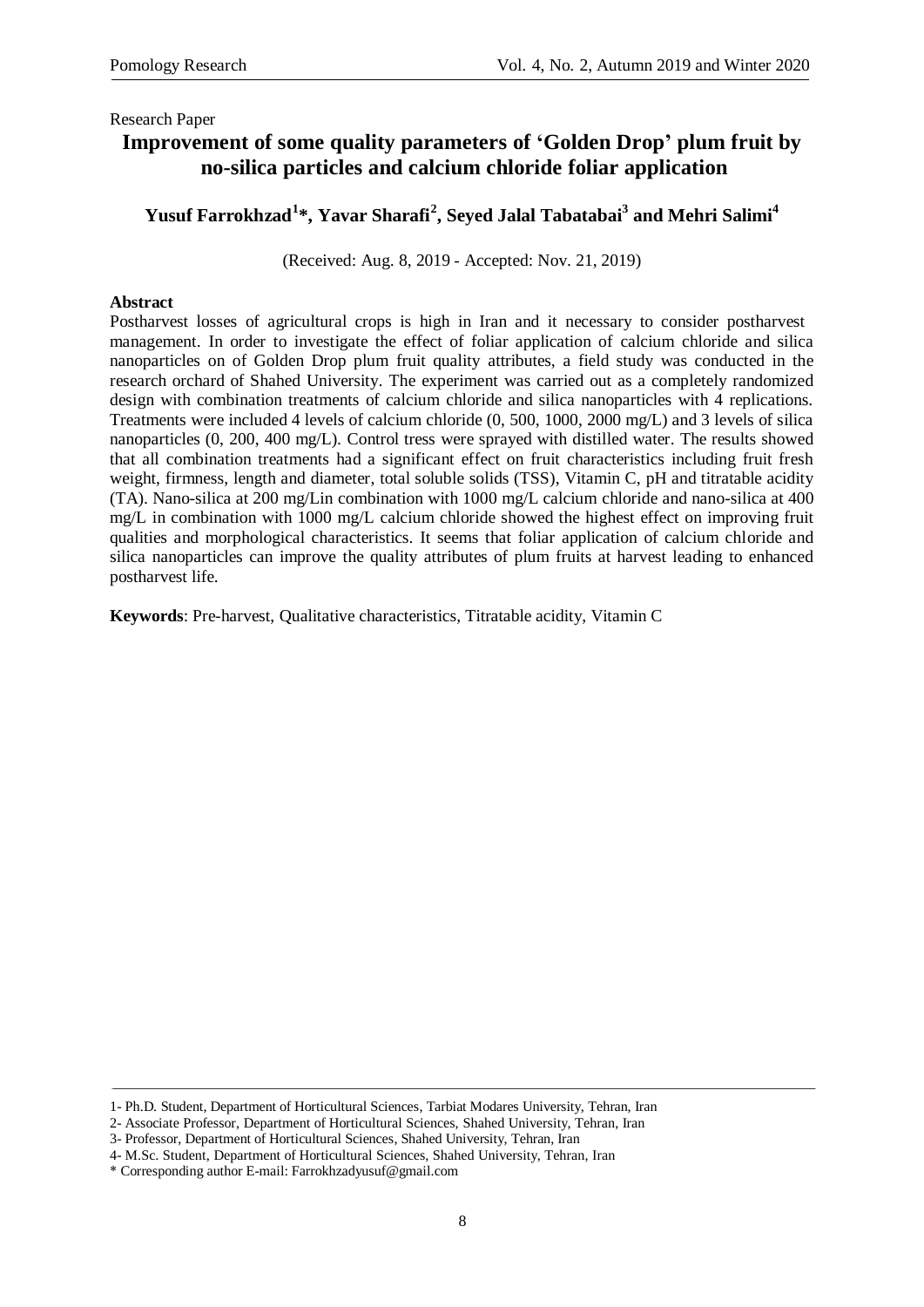# **Effect of foliar spray with a fertilizer containing amino acids and seaweed extract on quality and yield components of 'Ahmad Aghaei' pistachio**

**Saber Torab Ahmadi<sup>1</sup> , Bahram Abedy<sup>2</sup> \* and Seyed Farhad Saberali<sup>3</sup>**

(Received: Jun. 24, 2019 - Accepted: Nov. 2, 2019)

### **Abstract**

Pistachio is one of the most important nut crops that has a special place among agricultural products. In recent years, the rate of yield production in Iran was less than that of global amounts, which the plant nutritional problems are of the most important reason for that. Present study was conducted to evaluate the effect of foliar spray with amino acids and seaweed extract on yield and quality of pistachios (cv Ahmad Aghaei). The experiment was carried out as a factorial randomized complete block design with three replications. Treatments was spraying with amino acids (aminosauren) and seaweed (Ascophyllum nodosum), both at three levels (0, 1 and 2 mg/L). Among the treatments, aminosuren had more positive effects on the yield of pistachio, than the algae extract of Ascophyllum. Different concentrations of amino acids and seaweed extracts showed significant effects on leaf area and pistachio yield compared with the control samples. Based on the results, combination treatment of aminosauren and seaweed at a concentration of 2 mg/L had the best effect on yield (4.58 kg/tree), leaf area  $(109/8 \text{ cm}^2)$  and nut weigh  $(18.8 \text{ ounces})$ . Finally, according to the results of this study, the combined fertilizer containing amino acids and seaweed can play a significant role in improving the yield and quality attributes of pistachio.

**Keywords**: Aminosauren, Leaf area, Leaf iron, Owns, Spraying

<sup>1-</sup> M.Sc. Student, Department of Horticulture, Ferdowsi University of Mashhad, Mashhad, Iran

<sup>2-</sup> Assistant Professor, Department of Horticulture, Ferdowsi University of Mashhad, Mashhad, Iran

<sup>3-</sup> Assistant Professor, Department of Horticulture, Torbat-e Jam High Educational Complex, Torbat-e Jam, Iran

<sup>\*</sup> Corresponding author E-mail: [abedy@um.ac.ir](mailto:abedy@um.ac.ir)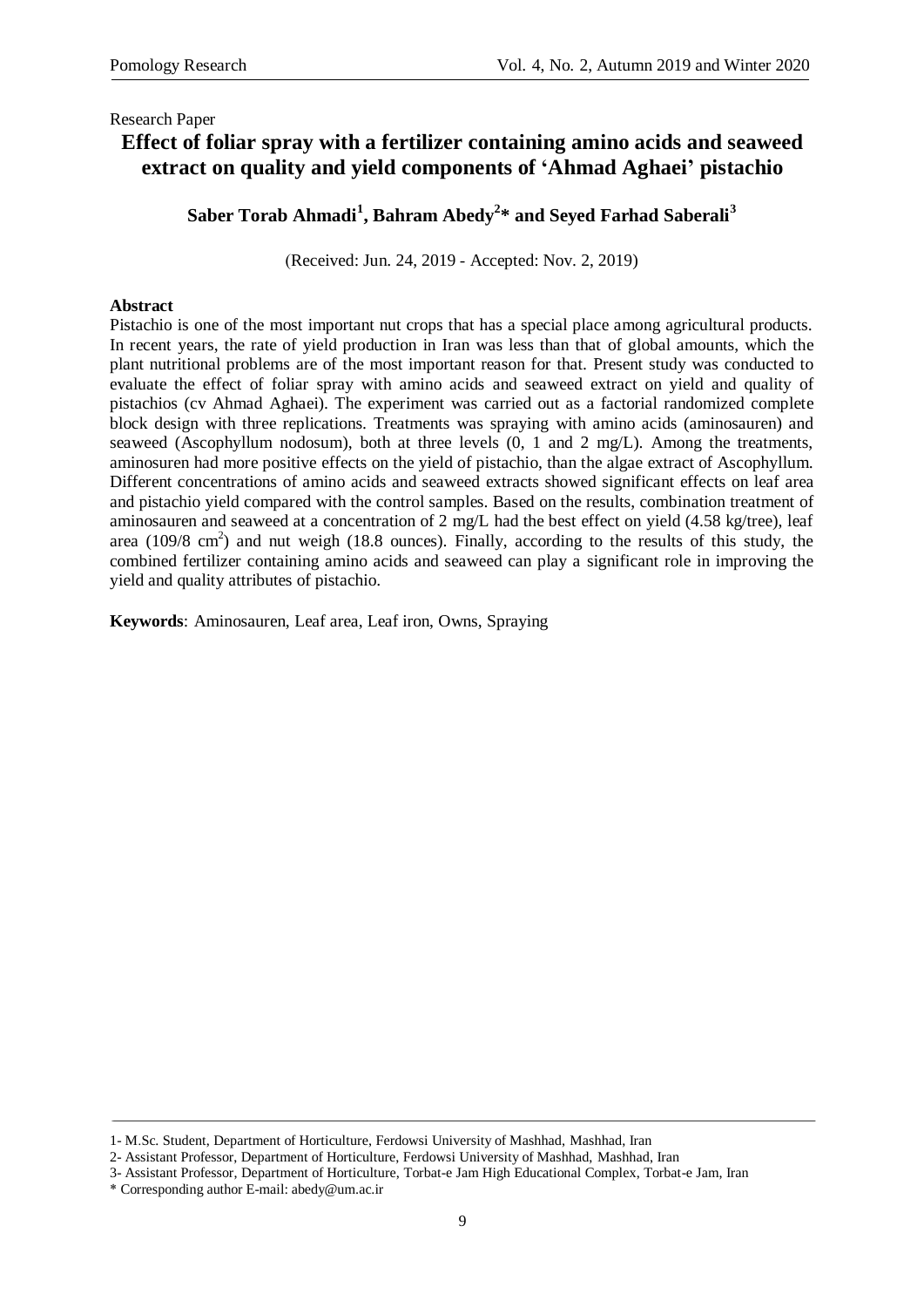### Research Paper **Effect of different culture medium types and benzyl adenine concentrations on Cornelian Cherry (***Cornus mas* **L.) shoots proliferation rate**

## **Navid Rezvanjoo<sup>1</sup> , Alireza Ghanbari<sup>2</sup> \*, Mehdy Mohebodini<sup>3</sup> , Mousa Torabi-Giglou<sup>4</sup> , Hamidreza Hydari<sup>5</sup> and Roholla Haghjooyan<sup>6</sup>**

)Received: Dec. 22, 2019 - Accepted: Jan. 28, 2020)

### **Abstract**

Cornelian cherry (*Cornus mas* L.) is one of the *Cornus* species members belonging to Cornacea family. It is one of the native shrubs of the central and north-western parts of the Alborz Mountains in Iran. This study was conducted with the aim of establishment and proliferation of Cornelian cherry shoots with under invitro culture of lateral buds. For this purpose, two types of WPM and QL mediums and four levels of benzyl adenin (BA) (0, 0.5, 1 and 2 mg/L) with constant concentration of 0.5 mg/L of IAA for all replicates were used in a factorial experiment base on a completely randomized design with 5 replications. The highest proliferation indices, including number of shoots (4.79 for each sample), shoots length (1.41 cm) and number of nodes (32.5 for Each sample) was recorded at a concentration of 1 mg/L BA in QL medium. Also, the results of correlations between traits showed that all traits were positively and significantly correlated at p≤5% level. Considering the proliferation factors, the results showed a significant difference with the control group, and the positive and significant effect of benzyladenine and QL medium on the proliferation of cornelian cherry shoots is reported.

**Keywords**: Establishment, *In vitro* culture, Lateral bud, Plant growth regulator

<sup>1-</sup> M.Sc. Student, Department of Horticultural Sciences, University of Mohaghegh Ardabili, Ardabil, Iran

<sup>2, 3-</sup> Associate Professor, Department of Horticultural Sciences, University of Mohaghegh Ardabili, Ardabil, Iran

<sup>4-</sup> Assistant Professor, Department of Horticultural Sciences, University of Mohaghegh Ardabili, Ardabil, Iran

<sup>5-</sup> Ph.D. student, Department of Horticultural Sciences, University of Mohaghegh Ardabili, Ardabil, Iran

<sup>6-</sup> Assistant Professor, Department of Horticultural Research Institute, Karaj, Iran

<sup>\*</sup> Corresponding author E-mail: [ghanbari66@u](mailto:ghanbari66@yahoo.com)ma.ac.ir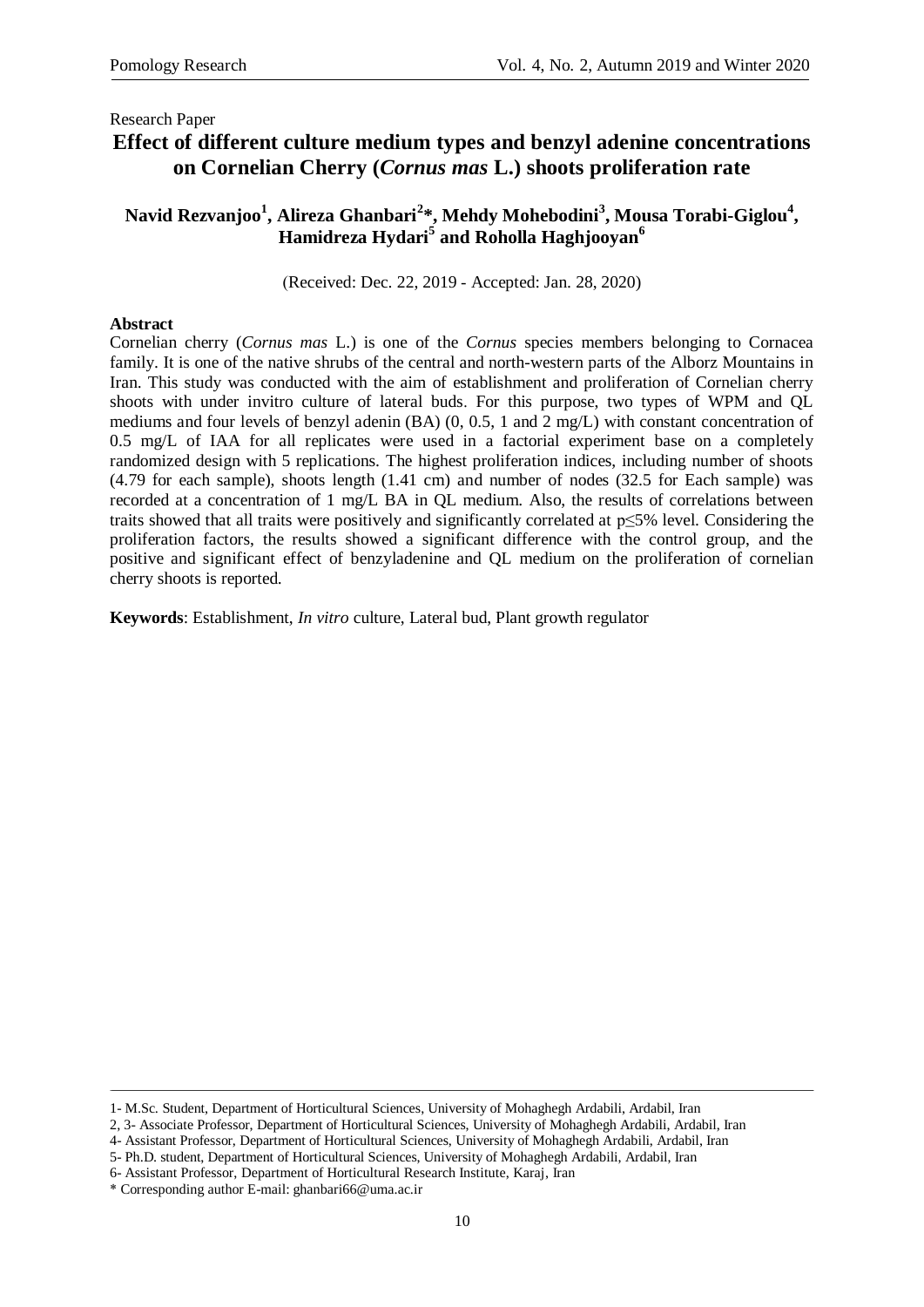# **Evaluation of some physio-chemical proprieties of eight local pomegranate cultivars grown in Najaf-Abad region of Isfahan**

## **Rasoul Jalali Jalalabadi<sup>1</sup> and Hossein Ali Asadi-Gharneh<sup>2</sup> \***

)Received: Oct. 15, 2019 - Accepted: Jan. 13, 2020)

### **Abstract**

Pomegranate (*Punica granatum* L.*)* is one of the oldest edible fruits with high variability and is native to Iran. This research was conducted to evaluate the morphological and biochemical characteristics of eight local pomegranate cultivars including Aliakbari, Gar, Post ghermez, Golabi, Sorahi, Mirzaei, Yazdani and Lopsorkhi grown in Najaf-Abad region of Isfahan. Pomegranate fruits were harvested at full maturity stage and the considered traits were measured according to standard methods. Among the studied cultivars, the Post ghermez cultivar had the highest 100 aril (45.2 g) fresh weight. The highest fruit peel thickness (4.71 mm) was measured in Gar cultivar. Aliakbari cultivar had the highest amount of total anthocyanin content (1.41 mg/100 g), total phenolic content (58.56 mg/100 g) and titratable acidity (1.06 mg/100 g). The highest phenotypic variation was seen in harvest index, and Lopsorkhi and Aliakbari cultivars had the highest and lowest values for this trait, respectively. Overall, Aliakbari and Sorahi cultivars due to the highest favorable traits can be introduced as the elite cultivars.

**Keywords**: Maturity index, Phenolic content, Total anthocyanin, Vitamin C

<sup>1-</sup> M.Sc. Student, Department of Horticulture, Faculty of Agriculture, Isfahan (Khorasgan) Branch, Islamic Azad University, Isfahan, Iran

<sup>2-</sup> Assistant Professor, Department of Horticulture, Faculty of Agriculture, Isfahan (Khorasgan) Branch, Islamic Azad University, Isfahan, Iran

<sup>\*</sup> Corresponding author E-mail: [h.asadi@khusif.ac.ir](mailto:h.asadi@khusif.ac.ir)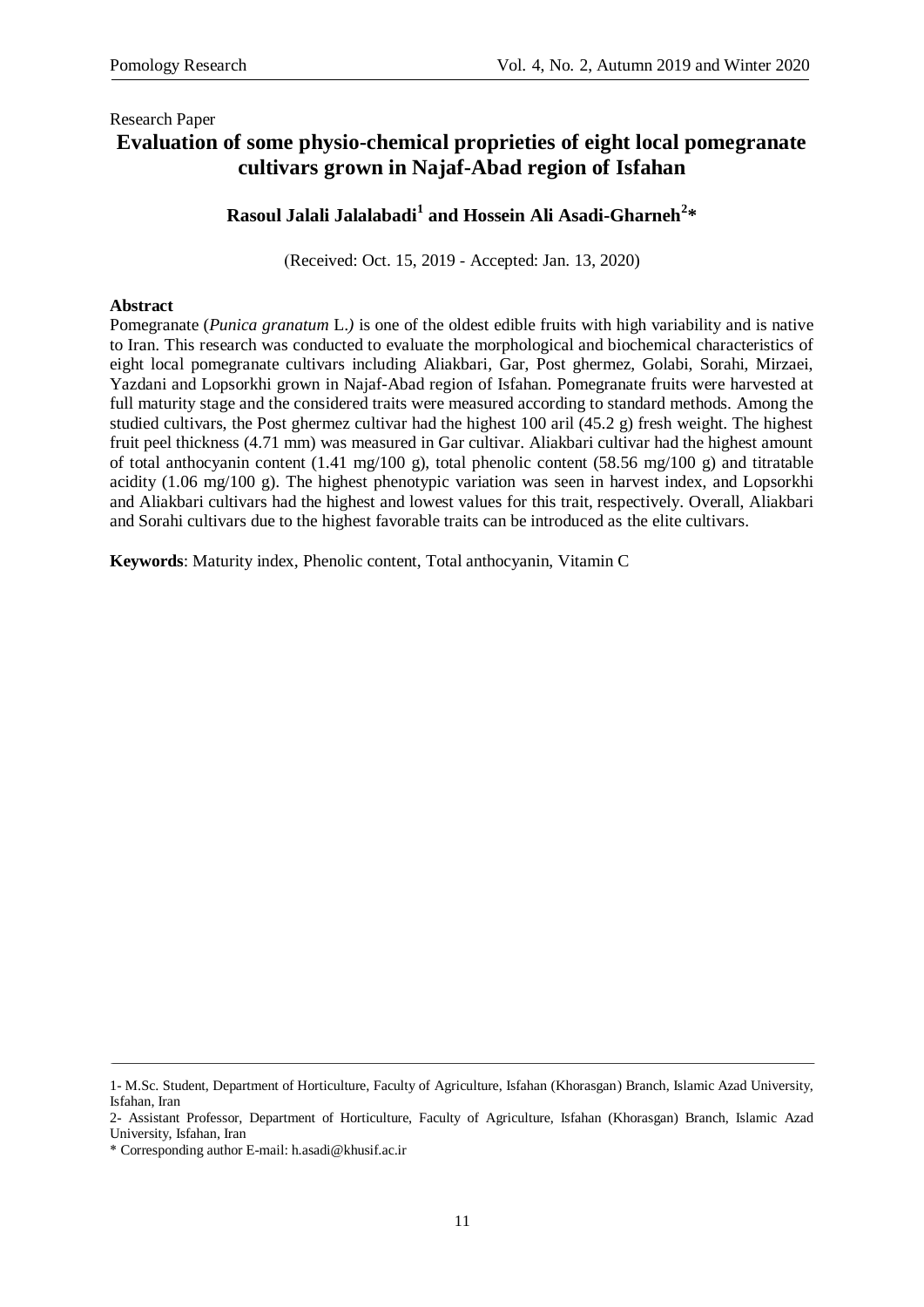## Research Paper **Effect of drought stress on some morphophysiological traits of some Iranian and foreign commercial grape varieties**

## **Hamed Doulati Baneh<sup>1</sup> \*, Jamal Ahmadali<sup>2</sup> and Mousa Rasouli<sup>3</sup>**

(Received: Nov. 13, 2019 - Accepted: Jan. 12, 2020)

### **Abstract**

Drought is the most important abiotic stress limiting the agricultural crops growth and productivity. Grapevine (*Vitis vinifera*. L) tolerance to drought is higher than that of most of other trees, but there are many differences between grape varieties for drought tolerance. This study was carried out as a completelty randomized design to evaluate the tolerance of some commercial grapevine cultivars imported from the other countries and several native grapes of West Azarbaijan province. One year old seedlings of studied cultivars (Rasha, Mam Braima, Yaghooti, Askari, Khalili sefid, Fakhri, Sayani, Rish baba, At ouzum, Black seedless, Superior, Flame seedless, Thompson seedless, Fiesta and Perlette were cultivated in pots and subjected to drought treatments (35, 55 and 75 %). After a drought stress for three months, the morphological traits, such as stem fresh weight, root fresh weight, stem and root dry weight, leaf area and physiological characteristics such as chlorophyll content, RWC, leaf temperature were measured. The results of this study showed that there was a significant difference between the traits of studied grape cultivars under stress conditions. Fiesta and Block Seedless were very sensitive to drought condition, while the Khalili, Rasha, and Yaghooti cultivars were able to withstand the stress conditions. Among the imported cultivars, Perlette and Flame seedlesss showed a relatively good tolerance to drought stress**.**

**Keywords**: Adaptability, Drought stress, Grape, Leaf temperature, Rasha

<sup>1-</sup> Associate Professor, Horticulture Crop Research Department, Research and Education Center of Kurdistan Agricultural and Natural Resources Research Center, AREEO, Sanandaj, Iran

<sup>2-</sup> Assistant Professor, Agricultural Engineering Research Department, Urmia Agricultural and Natural Resources Research and Education Center, AREEO, Urmia, Iran

<sup>3-</sup> Associate Professor, Department of Horticultural Science and Landscape, Faculty of Agriculture, Malayer University, Malayer, Iran

<sup>\*</sup> Corresponding author E-mail: ah\_dolati@yahoo.com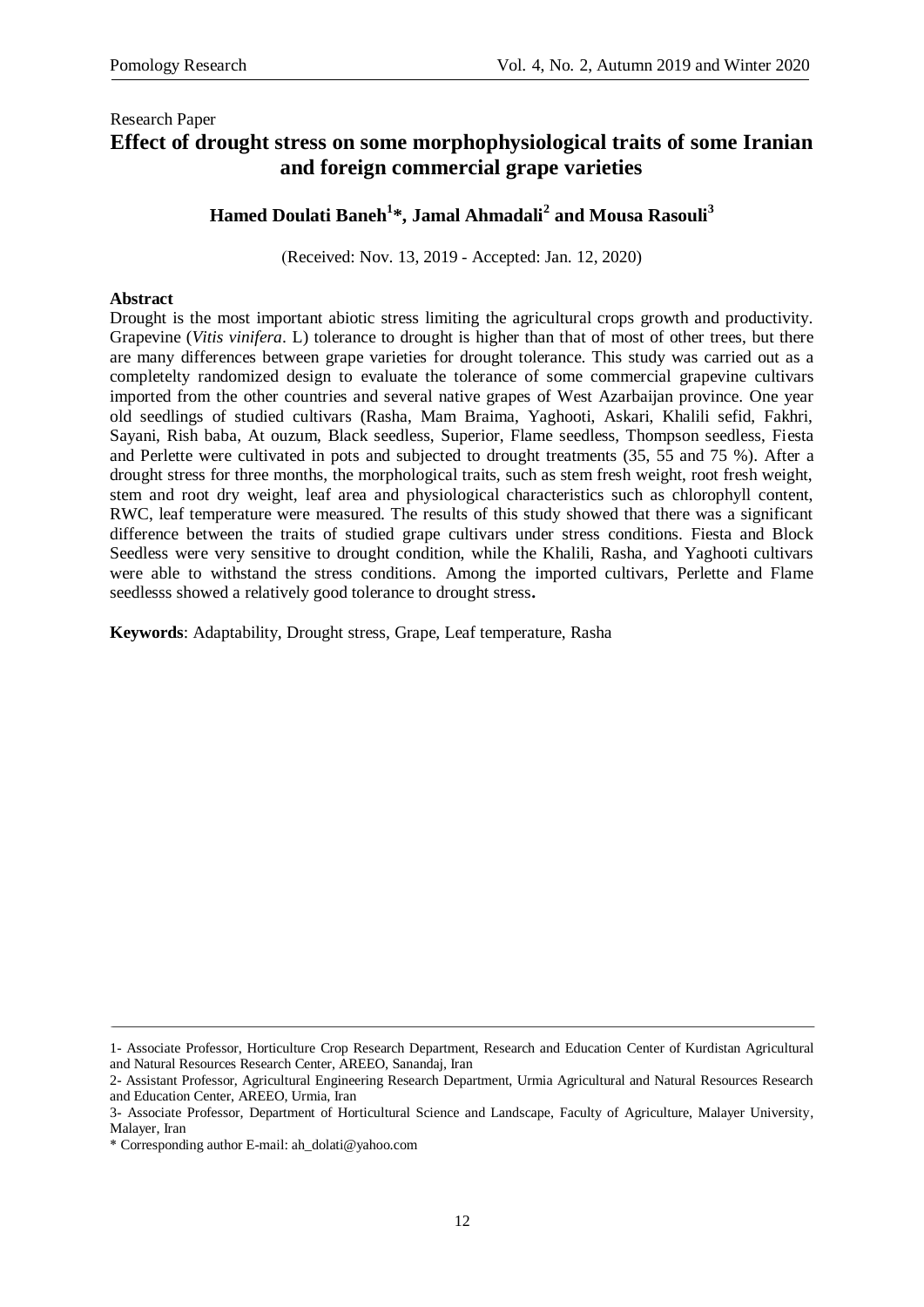# **Effect of fertilizing with potassium sulphate and iron chelate on nutrient uptake and vegetative traits of 'Red Delicious' apple**

### **Keyvan Jahanshahi Anboohi<sup>1</sup> , Hanifeh Seyed Hajizadeh<sup>2</sup> \*, Arash Hemmati<sup>3</sup> , Peyman Abbasi<sup>1</sup> and Sara Rezaie<sup>1</sup>**

)Received: Dec. 30, 2019 - Accepted: Feb. 1, 2020)

### **Abstract**

Fertilization is one of the most important management tools in horticulture playing an important role in nutrition of fruit trees in order to improve the yield and quality. A factorial randomized complete block design experiment with 3 replications was conducted to investigate the effects of potassium sulphate (0, 50, 100 and 150 g/tree) and iron chelate (0, 10, 20 and 30 ml/tree) during Red Delicious apple tree growth. Some traits including branch length, chlorophyll index, fruit length and width, fruit weight, fruits number, leaf area index and concentration of some nutrients in leaves were measured. The results showed that potassium sulfate and iron chelate improved all growth traits. Potassium sulfate and iron chelate showed a positive and significant increase in yield. With increase in concentration of potassium sulfate, the amount of phosphorus and potassium in leaves was increased, while iron chelate decreased the amount of phosphorus. The highest amount of magnesium was observed in the absence of potassium sulfate treatment and treatment with 30 cc of iron chelate. The highest amount of iron was observed in the case of treatment with 20 and 30 cc of iron chelate with no potassium sulphate application. Also, with the application of potassium sulfate fertilizer, the amount of calcium and copper in the leaves was decreased. Fertilization had no significant effect on the concentration of nitrogen, zinc and manganese in the leaves.

**Keywords:** Fertilizer placement, Iron chelate, Leaf nutrients, Potassium sulphate, Yield

<sup>1-</sup> M.Sc. Student, Department of Horticulture, Faculty of Agriculture, University of Maragheh, Maragheh, Iran

<sup>2-</sup> Associate Professor, Department of Horticulture, Faculty of Agriculture, University of Maragheh, Maragheh, Iran

<sup>3-</sup> Ph.D. Student, Department of Soil Sciences and Engineering, Faculty of Agriculture, University of Tabriz, Tabriz, Iran \* Corresponding author E-mail: hajizade@maragheh.ac.ir